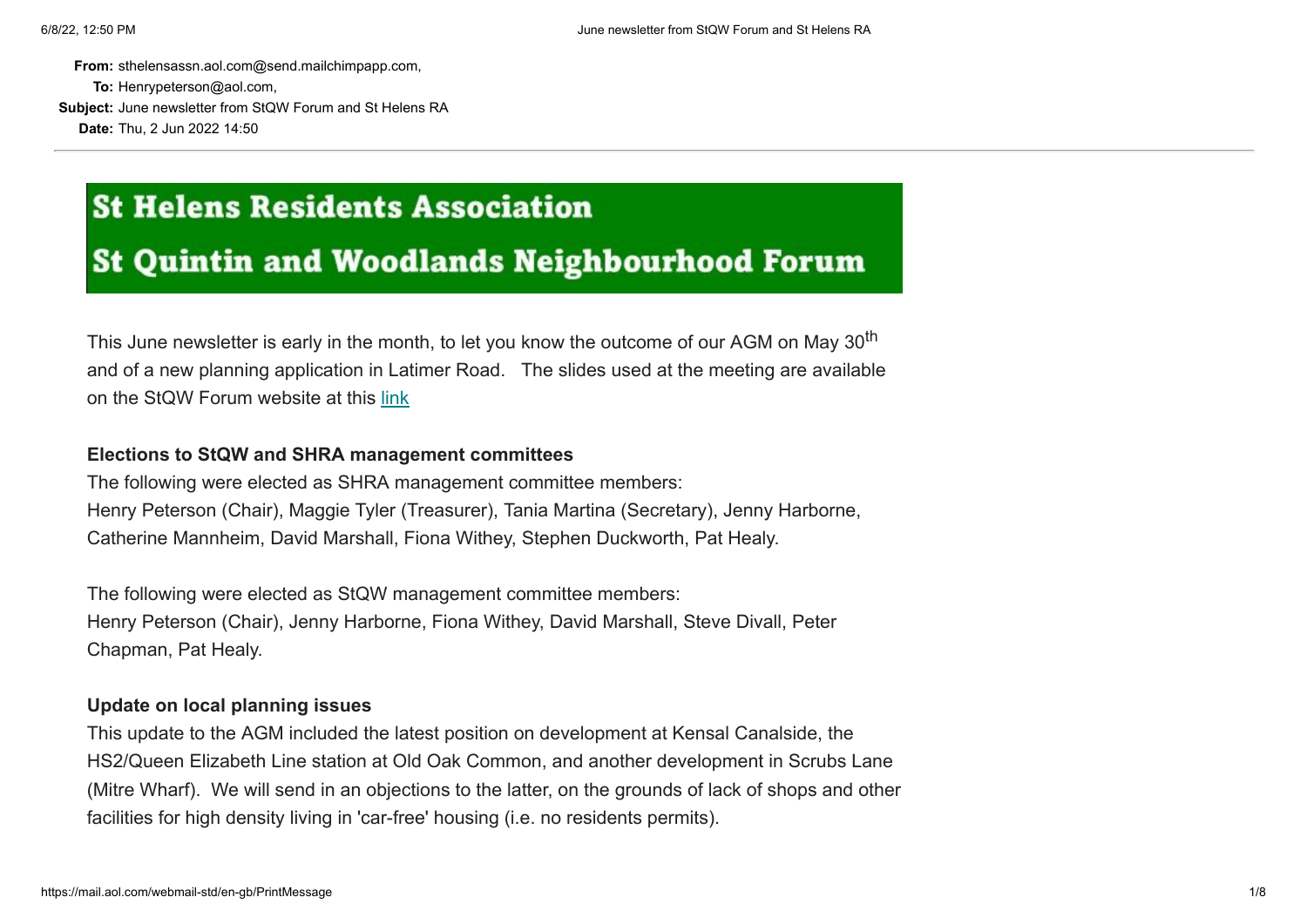#### 6/8/22, 12:50 PM June newsletter from StQW Forum and St Helens RA

Our main discussion was on Latimer Road, and the question of whether or not the street should in future fall within those areas of the Borough covered by an 'Article 4 Direction' removing national permitted development rights. This is a dry subject but important for those interested in what sort of development takes place in the street. These PD rights allow for change of use of existing premises from commercial to housing floorspace, within existing buildings. New developments or physical alterations need full planning permission. This 'planning flexibility' forms part of the Government's measures for recovery from the pandemic.

In February, RBKC was instructed by Ministers to minimise the coverage of the 'whole Borough' Direction which has been in place since 2013. Other central London Boroughs have had to do the same, and to justify to Government why these planning flexibilities are causing 'unacceptable harm' in the form of damaging loss of retail and office floorspace to housing use.

The final decisions on this issue will be made by the Department of Levelling Up, Housing and Communities (DHLUC) and not by RBKC. The Council is not holding a consultation on this issue, but as a designated neighbourhood forum RBKC planning officers accept that our views are likely to influence the outcome in relation to Latimer Road.

The slides shown at our AGM set out the implications of staying within a reduced set of 'Article 4 areas' or becoming a street without such a Direction (as will be the case in future for much of the Kensington, outside the main commercial areas of Kensington Hight Street and Knightsbridge).

Following a lengthy discussion with many contributions from members, there was a hand vote on two options presented on the slides.

- *A. Include Latimer Road under a new Article 4 Direction*
- *B. Say to RBKC/DLUHC that Latimer Road should be left outside the new A4D areas*

With around 40 members present, there was a strong majority for Option B with three votes for Option A and some abstentions. This outcome will be communicated to the Council and to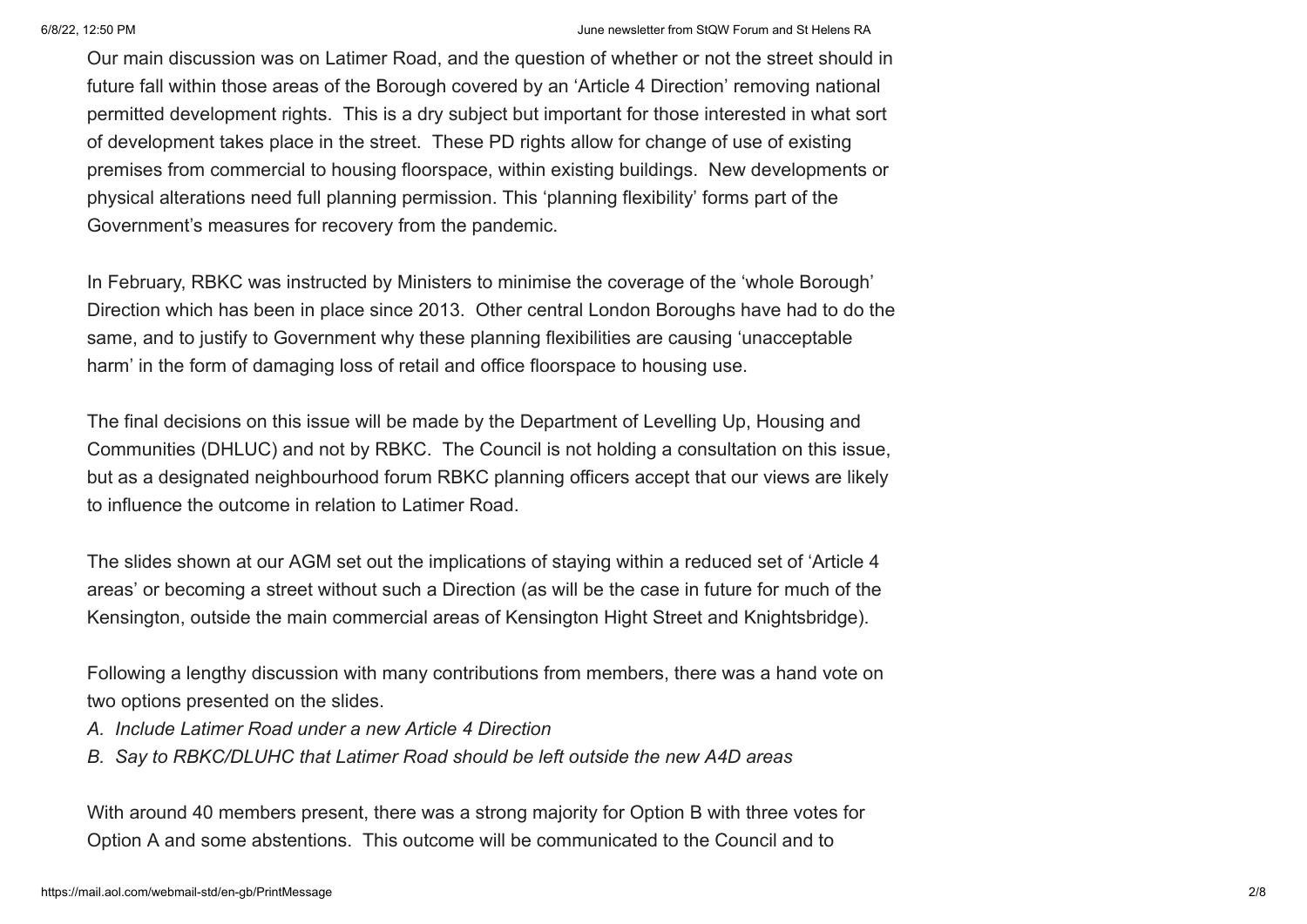DHLUC, as input to ongoing discussions between these two bodies. It is a complex issue and if members want further background, please email  $\frac{\text{sthe} \cdot \text{hene} \cdot \text{com}}{\text{athe} \cdot \text{hene} \cdot \text{com}}$  in the next few days. Final decisions lie with the Government Department rather than with RBKC.

### **Proposed redevelopment of Ivebury Court, Latimer Road**

A new planning application in Latimer Road was also discussed. This is for a redevelopment of the existing building at Ivebury Court, one of the four office buildings at the southern end of the western side of Latimer Road. These offices back onto the Imperial campus across the railway line, and face other commercial buildings rather than houses.

The proposals are for a mixed use redevelopment, with 5 floors and setback top floor. The housing element would be 9 flats, above offices and two retail units on the ground floor. The application is for full planning permission with a **closing date for comments of 24th June.** The reference is PP/22/03115 at www.rbkc.gov.uk under Planning and Building Control/Planning applications (the website does not allow.for a published link).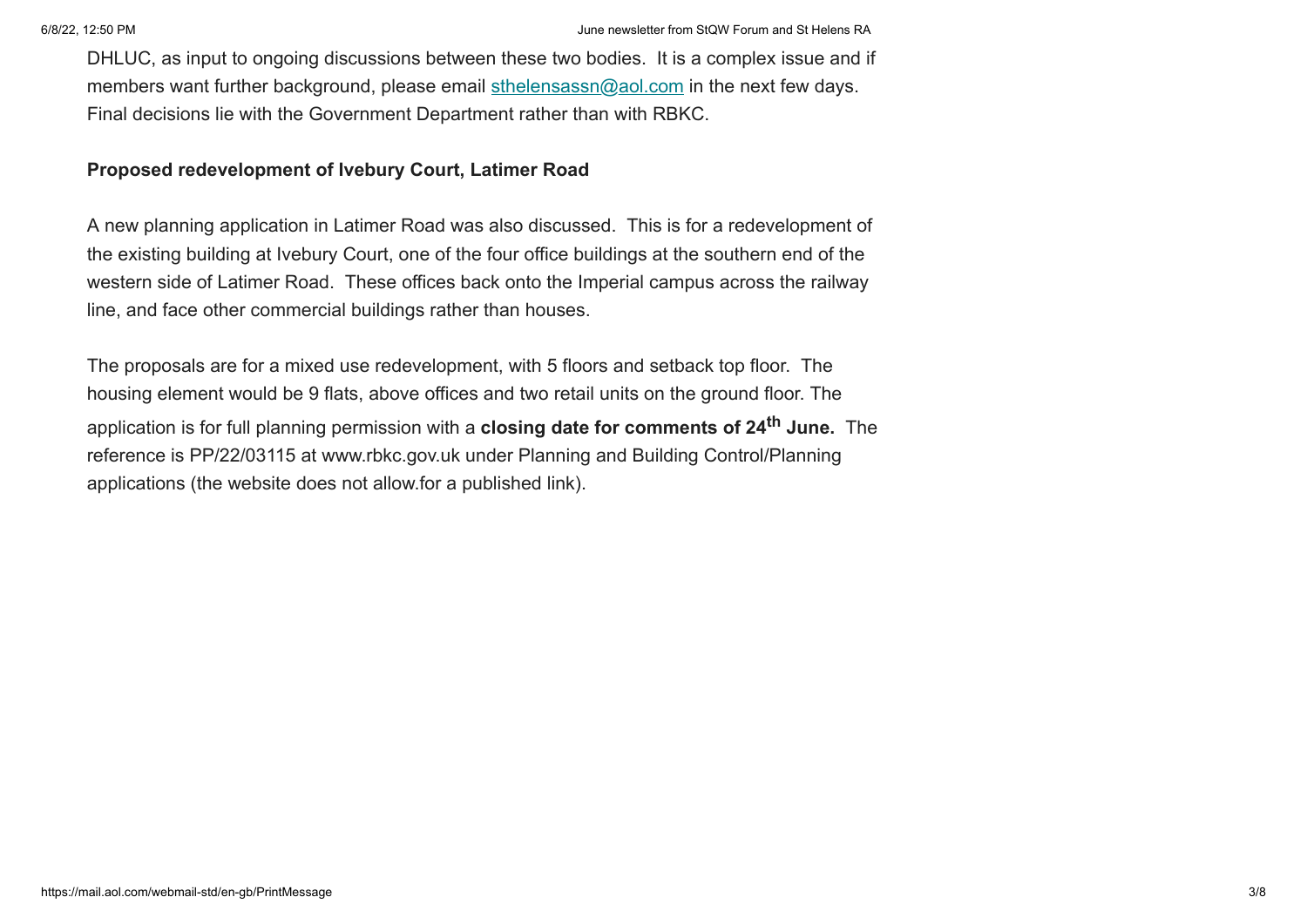

Current RBKC Local Plan policy requires a 'significant uplift' in the quality and quantity of business use on a site in an Employment Zone, if residential floorspace is to be included. At a time of rapidly rising building costs, financial viability for any form of development in Latimer Road is highly marginal, and this requirement for 'uplifts' in business floorspace tends to lead to taller and bulkier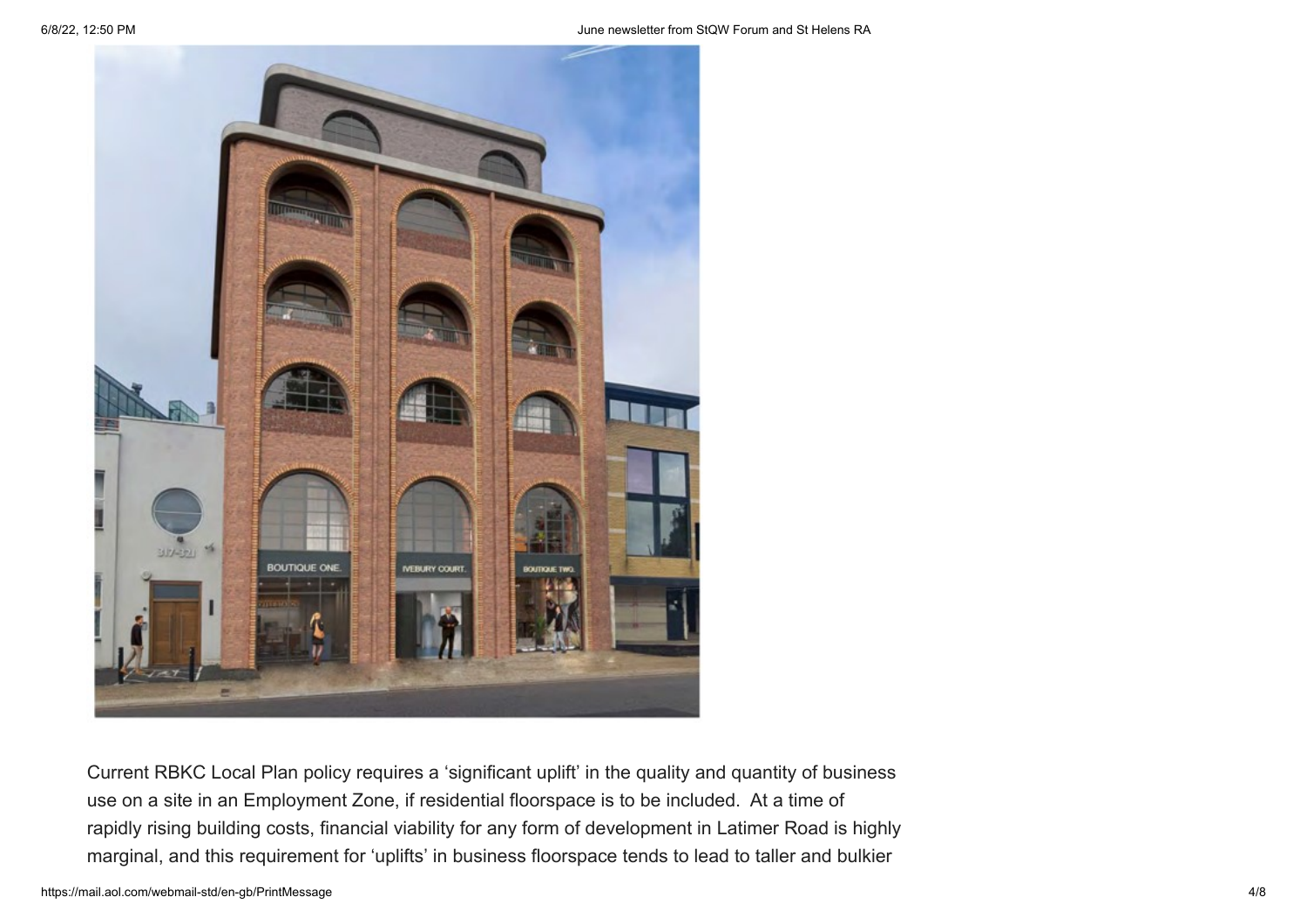buildings.

The main concern raised at the AGM (including from Eynham Road) was the building height and the risk of this setting a precedent for this southern part of the street. The RBKC 2021 Design Code for Latimer Road sets a height limit of 4 storeys plus a setback 5<sup>th</sup> but this Code covers Units 1-14 only.

We tried some years ago to get Mayoral Good Growth funding for an overall masterplan for Latimer Road and North Pole Road, without success. We hope to have further discussions with Latimer Road residents to identify the best balance between commercial and housing floorspace in the street. Policies in the StQW Plan aim to keep businesses and employment use on ground floors but the new wide-ranging 'E class' means that neither RBKC nor StQW policies can control what types of commercial activities take up occupation.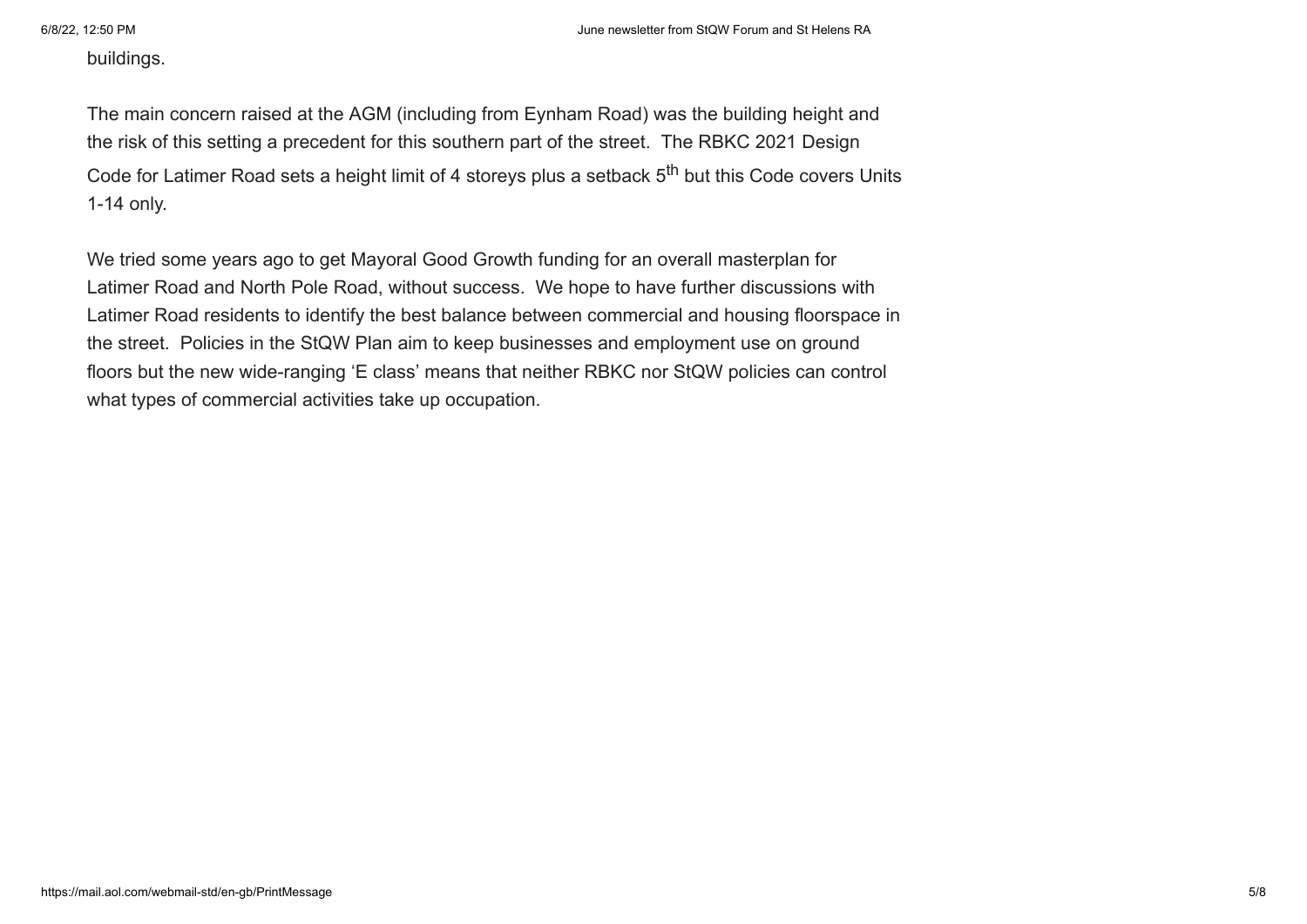# Sunday 5th June 2022

# 10:30-11:15am Special Sunday Service

Thanking God for the Queen's long reign and praying for our country and world ...



# 12-2pm Big Lunch

Celebrating 1952-style: as we gather on St Helen's Gardens and either bring food/drink to eat and to share or buy from the shops and cafés.

## www.sthelenschurch.org.uk/jubilee

## **St Helens Gardens Streetscape improvements**

The set of improvement works as discussed at our June 2021 meeting will start on June 20 $^{\sf th}$ , with some initial drainage works in St Quintin Avenue taking place from June 6 $^{\sf th.}.$ A notification letter from RBKC will go out to those in the immediate area.

## **Funding available from Neighbourhood CIL**

The Community Infrastructure Levy is a fee on new development, collected by local authorities. A 'neighbourhood element' (15% of the total) is made available by RBKC for bids from local community organisations.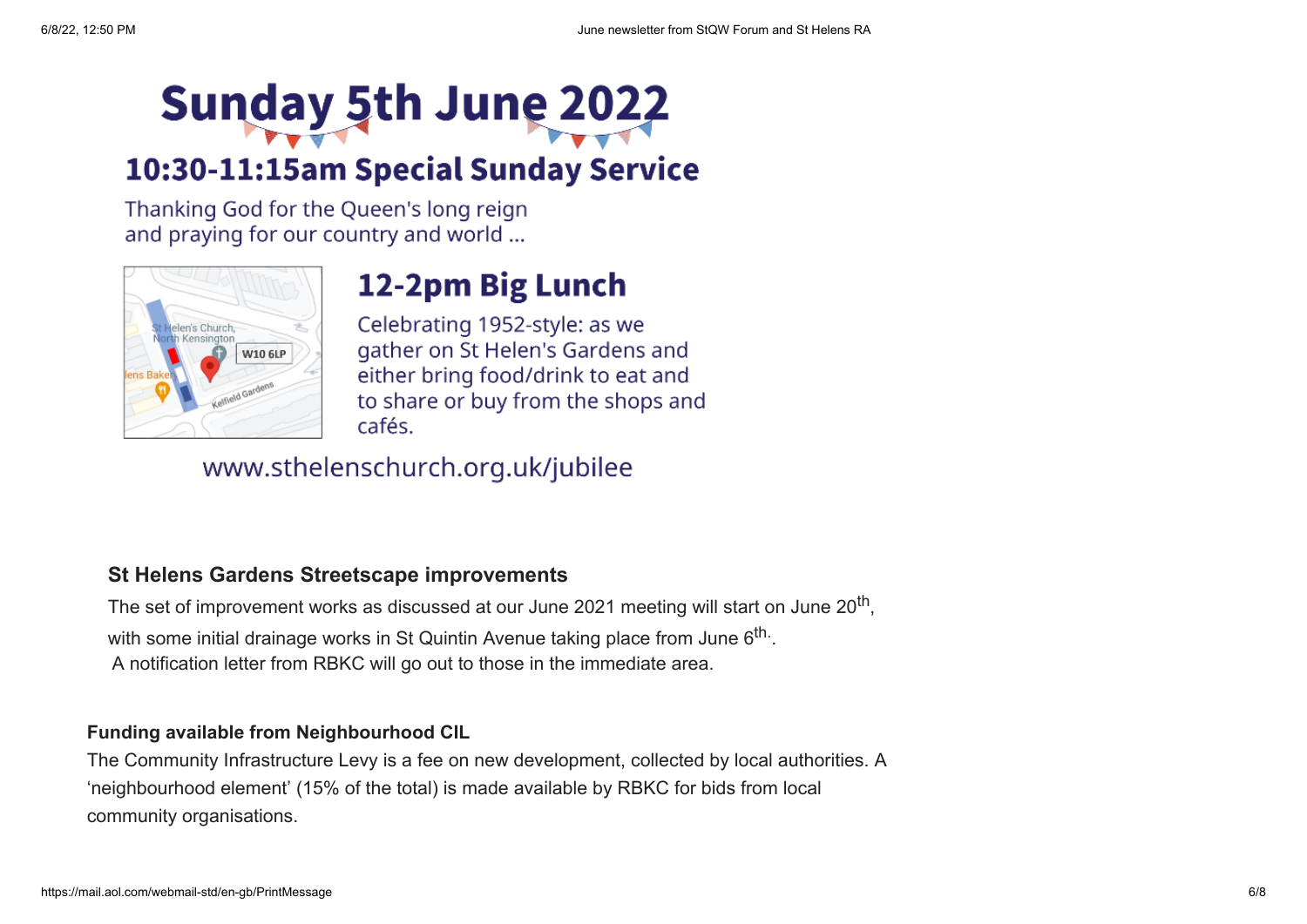As an area with a neighbourhood plan in place, the StQW area receives a 25% rather than 15% allocation. RBKC has published details of the 2022 bidding round which sets allocations for CIL funds as below. These sums remain a lot lower than for those wards in those parts of the Borough which see high levels of new development £1.8m is the NCIL total available in Brompton and Hans Town).

Dalgarno ward £79,444 St Helens ward £59,760 StQW neighbourhood area £16,155

Suggestions for bids included speed indicator signs in St Quintin Avenue and at Mitre Way (alongside Little Wormwood Scrubs). The annual bidding round for 2022 closes on July 5<sup>th</sup>. All bids are reviewed by ward councillors. Any ideas and suggestions would be welcome at [sthelenassn@aol.com.](mailto:sthelenassn@aol.com)

#### **Proposed underpass beneath Wood Lane and Latimer Road**

It is nearly a decade since Imperial College signed up to a S106 agreement with LB Hammersmith & Fulham, to construct a pedestrian/cycle underpass between the Imperial campus and the southern end of Latimer Road. This was meant to be the main 'community benefit to mitigate the impact of the development on the surrounding area. Despite efforts by RBKC, Westway Trust and StQW to have a further project meeting convened, there had been no signs of progress in the last 18 months.

We continue to chase Imperial regularly for a timetable for completion of the underpass. We need to raise the profile on failure to deliver a project with the College says it remains committed to. If any of you have contacts with members of the [College Council,](https://sthelensresidents.us8.list-manage.com/track/click?u=c9b2cf8a83a98f3a41a3651c9&id=a1f17be43a&e=e04a104173) please contact [sthelensassn@aol.com.](mailto:sthelensassn@aol.com)

The Old Oak Neighbourhood Forum is similarly unhappy with Imperial about the College's proposals to add three more towers of over 50 storeys to the 'North Acton Cluster'. This will further damage the skyline from the Scrubs. A massive commercial development project of this kind, with no academic content whatsoever, seems an inappropriate and high risk venture for a university. Who foots the bill if it goes wrong? Our old website at www.imperialfolly.org.uk has been repurposed to give more background and to encourage objections.